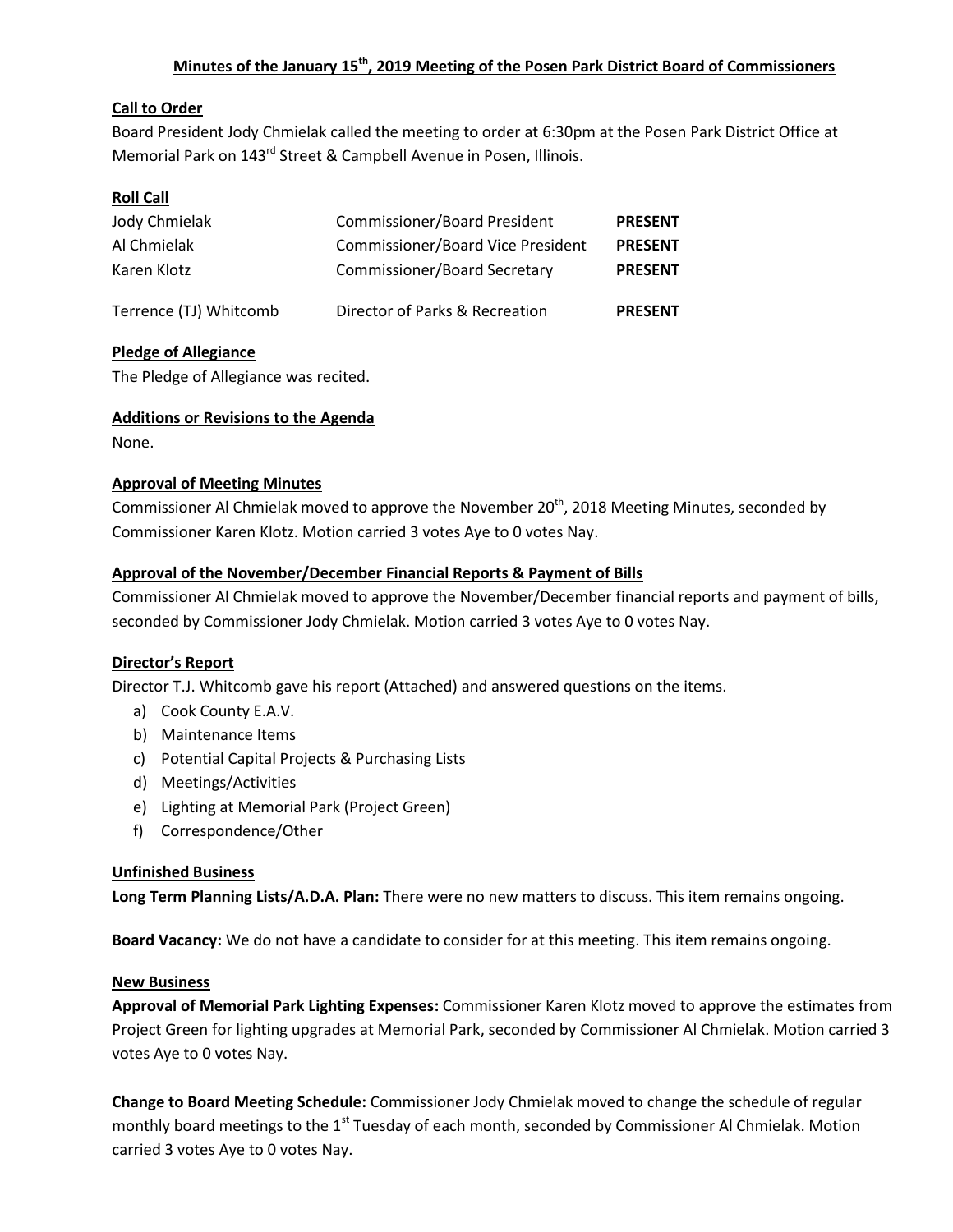# **Public Comments**

None.

#### **Executive Session**

None needed.

## **Adjournment**

Commissioner Jody Chmielak moved to adjourn the meeting at 6:55pm, seconded by Commissioner Karen Klotz. Motion carried 3 votes Aye to 0 votes Nay.

# **Report of the Director of Parks & Recreation January 15 2019 Board Meeting**

**Cook County E.A.V.** – Nothing new at this time. I am waiting on a response from the Mayor regarding my latest request for a meeting.

# **Maintenance Items**

- Jeff continues with indoor and outdoor projects as the weather permits. Currently he is building a cab enclosure on the gator to protect him from the elements while plowing.
- The donation pod has been successful thus far. While winter is typically slower for donations, I anticipate a pickup once spring and summer comes along.

# **Potential Capital Projects & Purchasing Lists**

- **Zuziak Park Playground** No news from KaBOOM! at this time. I do not expect to hear anything until closer to spring time but I will follow up.
- **Project Green**  ComEd's energy efficiency programs have provided an opportunity to us as a local government to seek efficient lighting upgrades. I had a representative come out and analyze the garage, concession stand, and the court lights at Memorial Park. She returned the enclosed quotes and also verbally informed me that they would be willing to complete the work for approximately \$4,500, which is below the quoted price. Regardless, the quoted prices would deliver needed efficient upgrades to our lighting, some of which is in immediate need of replacement anyways (concession stand and poles).

# **Meetings /Activities**

- $\bullet$  SWSRA SWSRA's January meeting is on the 16<sup>th</sup>. There has been some movement on the membership front with the Director having meetings scheduled with Burbank and Crestwood to discuss the possibility of joining SWSRA.
- **Movies**  Trustee Lopez has asked if I would consider doing a movie for the Senior group, possibly as an add on to a Community luncheon or senior meeting. I think it would be a good opportunity to reach out to a group that we don't often hear from or see at our events.
- **Sports Meeting**  Trustee Lopez and I have meetings scheduled next Thursday evening with individuals who have approached her looking to organize sports in Posen. She has reached out to me to take the meetings together as any successful sports venture is going to require cooperation between the village and the park district.
- IAPD Conference Conference will be January 24-26<sup>th</sup> at the Hyatt in Chicago. I will be attending.

# **Correspondence/Other**